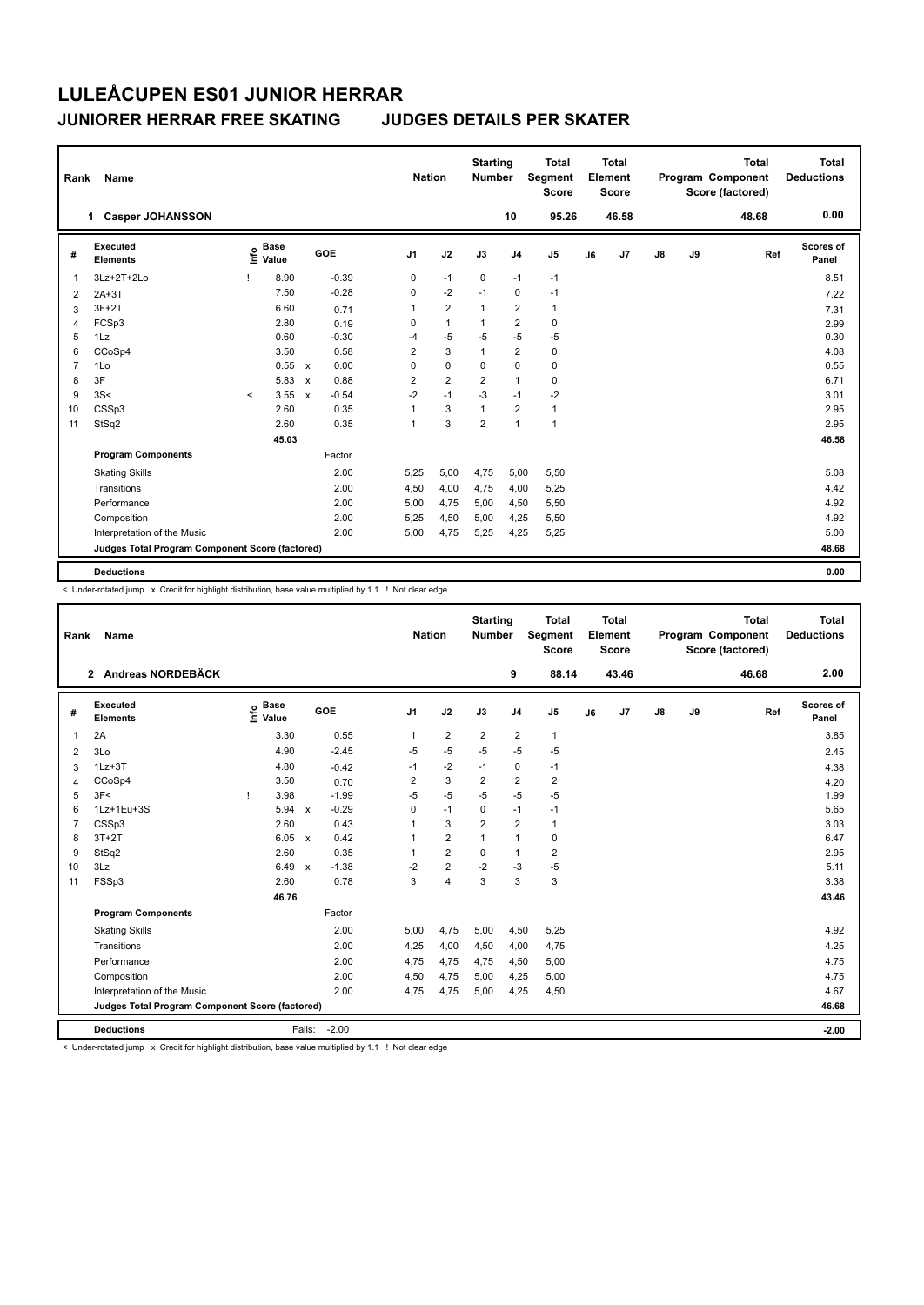## **JUNIORER HERRAR FREE SKATING JUDGES DETAILS PER SKATER**

| Rank           | Name                                            |                              |              |         | <b>Nation</b>  |                | <b>Starting</b><br><b>Number</b> |                         | <b>Total</b><br>Segment<br><b>Score</b> |    | Total<br>Element<br><b>Score</b> |               |    | <b>Total</b><br><b>Program Component</b><br>Score (factored) | <b>Total</b><br><b>Deductions</b> |
|----------------|-------------------------------------------------|------------------------------|--------------|---------|----------------|----------------|----------------------------------|-------------------------|-----------------------------------------|----|----------------------------------|---------------|----|--------------------------------------------------------------|-----------------------------------|
|                | <b>Jonathan EGYPTSON</b><br>3                   |                              |              |         |                |                |                                  | 8                       | 86.05                                   |    | 41.57                            |               |    | 44.48                                                        | 0.00                              |
| #              | <b>Executed</b><br><b>Elements</b>              | <b>Base</b><br>١nf٥<br>Value |              | GOE     | J <sub>1</sub> | J2             | J3                               | J <sub>4</sub>          | J <sub>5</sub>                          | J6 | J7                               | $\mathsf{J}8$ | J9 | Ref                                                          | <b>Scores of</b><br>Panel         |
| 1              | 3T<<                                            | 1.30<br><<                   |              | $-0.65$ | $-5$           | $-5$           | $-5$                             | $-5$                    | $-5$                                    |    |                                  |               |    |                                                              | 0.65                              |
| 2              | CCoSp4                                          | 3.50                         |              | 0.82    | $\overline{2}$ | $\overline{4}$ | $\overline{2}$                   | 3                       | $\mathbf{1}$                            |    |                                  |               |    |                                                              | 4.32                              |
| 3              | 2F                                              | 1.80                         |              | 0.24    | 1              | $\overline{2}$ | 1                                | 3                       | $\mathbf{1}$                            |    |                                  |               |    |                                                              | 2.04                              |
| 4              | 1A+1Eu+3S                                       | 5.90                         |              | 0.86    | 1              | 3              | $\overline{\mathbf{c}}$          | $\overline{\mathbf{c}}$ | $\overline{2}$                          |    |                                  |               |    |                                                              | 6.76                              |
| 5              | StSq2                                           | 2.60                         |              | 0.69    | $\overline{2}$ | 3              | 3                                | 3                       | $\mathbf{1}$                            |    |                                  |               |    |                                                              | 3.29                              |
| 6              | 3Lo                                             | 4.90                         |              | 0.82    | $\mathbf{1}$   | $\overline{2}$ | $\overline{2}$                   | $\overline{2}$          | $\mathbf{1}$                            |    |                                  |               |    |                                                              | 5.72                              |
| $\overline{7}$ | 2A                                              | 3.63                         | $\mathsf{x}$ | 0.44    | 0              | 3              | 1                                | $\overline{\mathbf{c}}$ | $\mathbf{1}$                            |    |                                  |               |    |                                                              | 4.07                              |
| 8              | FCCoSp3                                         | 3.00                         |              | 0.30    | 1              | $\mathbf{1}$   | 1                                | $\mathbf{1}$            | 0                                       |    |                                  |               |    |                                                              | 3.30                              |
| 9              | $3T+1T$                                         | 5.06                         | $\mathsf{x}$ | $-0.84$ | $-1$           | $-3$           | $-2$                             | $-1$                    | $-4$                                    |    |                                  |               |    |                                                              | 4.22                              |
| 10             | $3S+2T$                                         | 6.16                         | $\mathbf x$  | 0.00    | 0              | $\pmb{0}$      | $\mathbf 0$                      | $\mathbf 0$             | $\pmb{0}$                               |    |                                  |               |    |                                                              | 6.16                              |
| 11             | CSSpBV                                          | 1.20                         |              | $-0.16$ | $-1$           | $-3$           | $-1$                             | 0                       | $-2$                                    |    |                                  |               |    |                                                              | 1.04                              |
|                |                                                 | 39.05                        |              |         |                |                |                                  |                         |                                         |    |                                  |               |    |                                                              | 41.57                             |
|                | <b>Program Components</b>                       |                              |              | Factor  |                |                |                                  |                         |                                         |    |                                  |               |    |                                                              |                                   |
|                | <b>Skating Skills</b>                           |                              |              | 2.00    | 4,25           | 4,50           | 4,50                             | 4,75                    | 4,75                                    |    |                                  |               |    |                                                              | 4.58                              |
|                | Transitions                                     |                              |              | 2.00    | 3.75           | 3,75           | 4,25                             | 4,50                    | 4,25                                    |    |                                  |               |    |                                                              | 4.08                              |
|                | Performance                                     |                              |              | 2.00    | 4,25           | 4,50           | 4,50                             | 4,75                    | 5,00                                    |    |                                  |               |    |                                                              | 4.58                              |
|                | Composition                                     |                              |              | 2.00    | 4,25           | 4,50           | 4,50                             | 5,00                    | 4,50                                    |    |                                  |               |    |                                                              | 4.50                              |
|                | Interpretation of the Music                     |                              |              | 2.00    | 4,25           | 5,00           | 4,25                             | 5,00                    | 4,25                                    |    |                                  |               |    |                                                              | 4.50                              |
|                | Judges Total Program Component Score (factored) |                              |              |         |                |                |                                  |                         |                                         |    |                                  |               |    |                                                              | 44.48                             |
|                | <b>Deductions</b>                               |                              |              |         |                |                |                                  |                         |                                         |    |                                  |               |    |                                                              | 0.00                              |

<< Downgraded jump x Credit for highlight distribution, base value multiplied by 1.1

| Rank           | Name                                            |         |                      |                         | <b>Nation</b>  |                         | <b>Starting</b><br><b>Number</b> |                | <b>Total</b><br>Segment<br><b>Score</b> |    | <b>Total</b><br>Element<br><b>Score</b> |    |    | <b>Total</b><br>Program Component<br>Score (factored) | <b>Total</b><br><b>Deductions</b> |
|----------------|-------------------------------------------------|---------|----------------------|-------------------------|----------------|-------------------------|----------------------------------|----------------|-----------------------------------------|----|-----------------------------------------|----|----|-------------------------------------------------------|-----------------------------------|
|                | 4 Oliver PRAETORIUS                             |         |                      |                         |                |                         |                                  | $\overline{7}$ | 83.44                                   |    | 40.10                                   |    |    | 43.34                                                 | 0.00                              |
| #              | Executed<br><b>Elements</b>                     | lnfo    | <b>Base</b><br>Value | <b>GOE</b>              | J <sub>1</sub> | J2                      | J3                               | J <sub>4</sub> | J <sub>5</sub>                          | J6 | J <sub>7</sub>                          | J8 | J9 | Ref                                                   | Scores of<br>Panel                |
| $\mathbf{1}$   | 2A+1Eu+3S<                                      | $\prec$ | 7.03                 | $-1.65$                 | $-2$           | $-5$                    | $-5$                             | $-5$           | $-5$                                    |    |                                         |    |    |                                                       | 5.38                              |
| 2              | 3Lo                                             |         | 4.90                 | 1.14                    | 3              | 3                       | $\overline{2}$                   | $\overline{2}$ | $\mathbf{1}$                            |    |                                         |    |    |                                                       | 6.04                              |
| 3              | 2A                                              |         | 3.30                 | 0.77                    | $\overline{2}$ | 3                       | $\mathbf{1}$                     | 3              | $\overline{\mathbf{c}}$                 |    |                                         |    |    |                                                       | 4.07                              |
| $\overline{4}$ | 2F                                              |         | 1.80                 | 0.18                    | $\Omega$       | $\overline{2}$          | $\mathbf{1}$                     | $\overline{2}$ | 0                                       |    |                                         |    |    |                                                       | 1.98                              |
| 5              | $1Lo+2T$                                        |         | 1.80                 | 0.00                    | 0              | $\mathbf 0$             | 0                                | $\mathbf{1}$   | 0                                       |    |                                         |    |    |                                                       | 1.80                              |
| 6              | CCoSp3                                          |         | 3.00                 | 0.60                    | $\overline{2}$ | $\overline{\mathbf{c}}$ | 3                                | $\overline{2}$ | 0                                       |    |                                         |    |    |                                                       | 3.60                              |
| $\overline{7}$ | $3T+2T$                                         |         | 6.05                 | $-0.42$<br>$\mathsf{x}$ | 1              | $\mathbf 0$             | $-2$                             | $-2$           | $-1$                                    |    |                                         |    |    |                                                       | 5.63                              |
| 8              | StSq2                                           |         | 2.60                 | 0.26                    | $\overline{2}$ | $\mathbf 0$             | $\overline{2}$                   | $\mathbf{1}$   | 0                                       |    |                                         |    |    |                                                       | 2.86                              |
| 9              | FCSpB                                           |         | 1.60                 | $-0.21$                 | $\Omega$       | -4                      | $-2$                             | $-2$           | 0                                       |    |                                         |    |    |                                                       | 1.39                              |
| 10             | 3S                                              |         | $4.73 \times$        | $-0.29$                 | 0              | $-1$                    | $-1$                             | 0              | $-1$                                    |    |                                         |    |    |                                                       | 4.44                              |
| 11             | CSSp2                                           |         | 2.30                 | 0.61                    | 3              | 3                       | $\overline{2}$                   | 3              | 0                                       |    |                                         |    |    |                                                       | 2.91                              |
|                |                                                 |         | 39.11                |                         |                |                         |                                  |                |                                         |    |                                         |    |    |                                                       | 40.10                             |
|                | <b>Program Components</b>                       |         |                      | Factor                  |                |                         |                                  |                |                                         |    |                                         |    |    |                                                       |                                   |
|                | <b>Skating Skills</b>                           |         |                      | 2.00                    | 4.75           | 4,00                    | 4,25                             | 4,75           | 4,50                                    |    |                                         |    |    |                                                       | 4.50                              |
|                | Transitions                                     |         |                      | 2.00                    | 4,25           | 3,75                    | 4,00                             | 4,00           | 4,00                                    |    |                                         |    |    |                                                       | 4.00                              |
|                | Performance                                     |         |                      | 2.00                    | 4,75           | 4,50                    | 4,00                             | 4,50           | 4,25                                    |    |                                         |    |    |                                                       | 4.42                              |
|                | Composition                                     |         |                      | 2.00                    | 4,75           | 4,25                    | 4,25                             | 4,50           | 4,50                                    |    |                                         |    |    |                                                       | 4.42                              |
|                | Interpretation of the Music                     |         |                      | 2.00                    | 4,75           | 4,50                    | 4,00                             | 4,25           | 4,25                                    |    |                                         |    |    |                                                       | 4.33                              |
|                | Judges Total Program Component Score (factored) |         |                      |                         |                |                         |                                  |                |                                         |    |                                         |    |    |                                                       | 43.34                             |
|                | <b>Deductions</b>                               |         |                      |                         |                |                         |                                  |                |                                         |    |                                         |    |    |                                                       | 0.00                              |

< Under-rotated jump x Credit for highlight distribution, base value multiplied by 1.1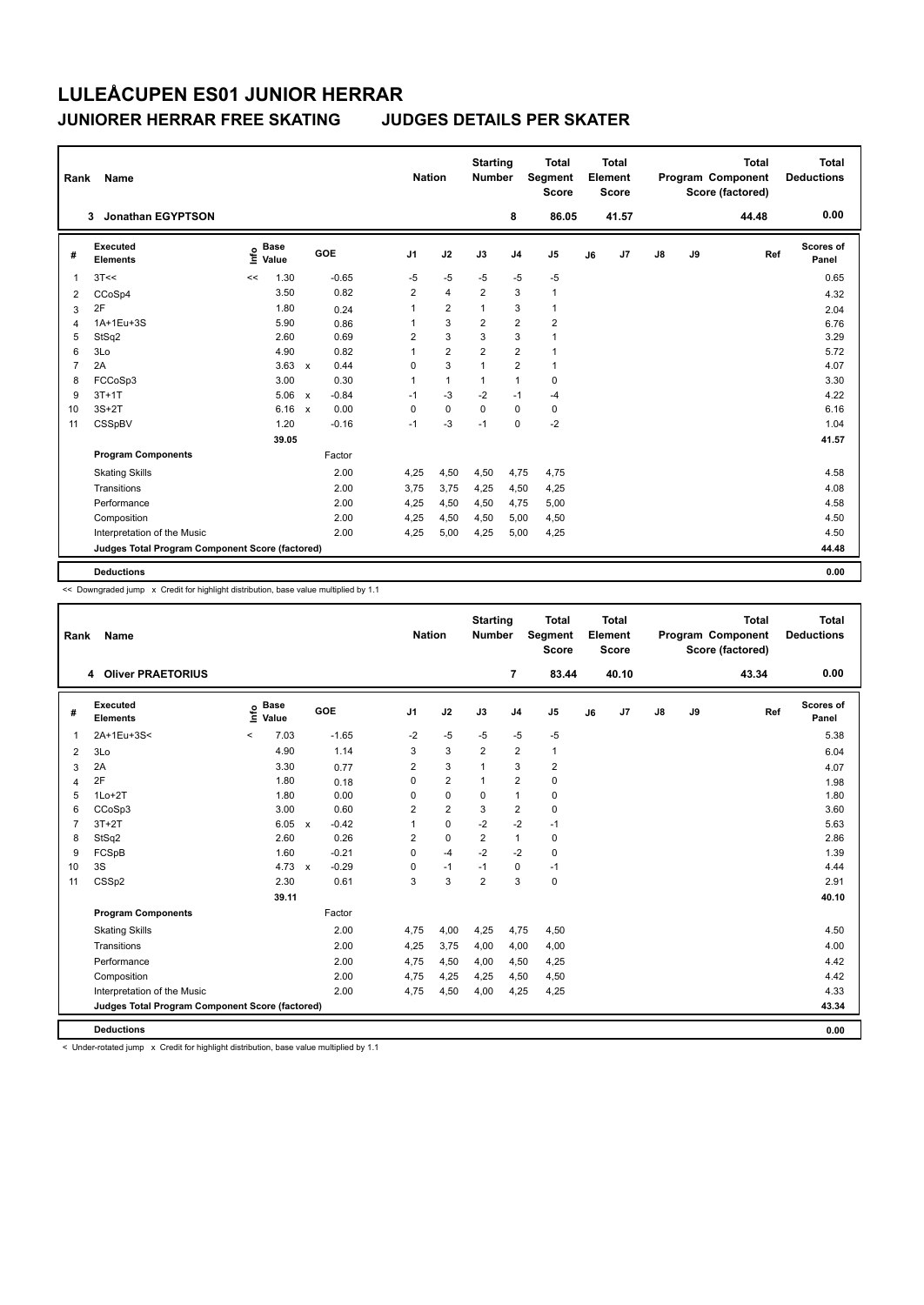## **JUNIORER HERRAR FREE SKATING JUDGES DETAILS PER SKATER**

| Rank           | Name                                            |                                    |                         | <b>Nation</b>  |                         | <b>Starting</b><br><b>Number</b> |                | <b>Total</b><br>Segment<br><b>Score</b> |    | <b>Total</b><br>Element<br>Score |               |    | <b>Total</b><br>Program Component<br>Score (factored) | <b>Total</b><br><b>Deductions</b> |
|----------------|-------------------------------------------------|------------------------------------|-------------------------|----------------|-------------------------|----------------------------------|----------------|-----------------------------------------|----|----------------------------------|---------------|----|-------------------------------------------------------|-----------------------------------|
|                | <b>Daniel SEIDEL</b><br>5.                      |                                    |                         |                |                         |                                  | 6              | 82.73                                   |    | 41.71                            |               |    | 43.02                                                 | 2.00                              |
| #              | <b>Executed</b><br><b>Elements</b>              | <b>Base</b><br>$\frac{6}{5}$ Value | <b>GOE</b>              | J <sub>1</sub> | J2                      | J3                               | J <sub>4</sub> | J <sub>5</sub>                          | J6 | J7                               | $\mathsf{J}8$ | J9 | Ref                                                   | Scores of<br>Panel                |
| -1             | 2A+2T+2Lo                                       | 6.30                               | 0.22                    | 1              | $\overline{2}$          | $\mathbf 0$                      | 0              | $\mathbf{1}$                            |    |                                  |               |    |                                                       | 6.52                              |
| $\overline{2}$ | 3F                                              | 5.30                               | $-2.65$                 | $-5$           | $-5$                    | $-5$                             | $-5$           | $-5$                                    |    |                                  |               |    |                                                       | 2.65                              |
| 3              | 3T                                              | 4.20                               | $-0.42$                 | 0              | $-2$                    | $-1$                             | $-1$           | $-1$                                    |    |                                  |               |    |                                                       | 3.78                              |
| 4              | StSq2                                           | 2.60                               | 0.69                    | $\overline{2}$ | $\overline{\mathbf{4}}$ | 3                                | $\overline{2}$ | 3                                       |    |                                  |               |    |                                                       | 3.29                              |
| 5              | CCSp2                                           | 2.30                               | 0.15                    | 1              | 2                       | 1                                | 0              | $\mathbf 0$                             |    |                                  |               |    |                                                       | 2.45                              |
| 6              | 3Lo<                                            | 3.68<br>$\prec$                    | $-1.72$                 | $-5$           | $-5$                    | $-4$                             | $-5$           | $-4$                                    |    |                                  |               |    |                                                       | 1.96                              |
| $\overline{7}$ | 2A<                                             | 2.73<br>$\hat{\phantom{a}}$        | $-0.99$<br>$\mathbf{x}$ | $-3$           | $-4$                    | $-4$                             | $-4$           | $-4$                                    |    |                                  |               |    |                                                       | 1.74                              |
| 8              | FSSp4                                           | 3.00                               | 0.60                    | 3              | $\overline{3}$          | 1                                | $\overline{2}$ | $\mathbf{1}$                            |    |                                  |               |    |                                                       | 3.60                              |
| 9              | $3S+2T$                                         | 6.16                               | 0.29<br>$\mathsf{x}$    | 1              | $\overline{2}$          | 1                                | $\Omega$       | $\mathbf 0$                             |    |                                  |               |    |                                                       | 6.45                              |
| 10             | 3S                                              | 4.73                               | 0.57<br>$\mathbf{x}$    | 3              | 3                       | 1                                | $-1$           | $\pmb{0}$                               |    |                                  |               |    |                                                       | 5.30                              |
| 11             | CCoSp4                                          | 3.50                               | 0.47                    | 1              | 3                       | $\overline{2}$                   | $\overline{1}$ | $\mathbf{1}$                            |    |                                  |               |    |                                                       | 3.97                              |
|                |                                                 | 44.50                              |                         |                |                         |                                  |                |                                         |    |                                  |               |    |                                                       | 41.71                             |
|                | <b>Program Components</b>                       |                                    | Factor                  |                |                         |                                  |                |                                         |    |                                  |               |    |                                                       |                                   |
|                | <b>Skating Skills</b>                           |                                    | 2.00                    | 4,25           | 4,75                    | 4,25                             | 4,50           | 4,50                                    |    |                                  |               |    |                                                       | 4.42                              |
|                | Transitions                                     |                                    | 2.00                    | 4,00           | 3,75                    | 4,00                             | 4,00           | 4,00                                    |    |                                  |               |    |                                                       | 4.00                              |
|                | Performance                                     |                                    | 2.00                    | 4,50           | 4,25                    | 4,50                             | 4,50           | 4,25                                    |    |                                  |               |    |                                                       | 4.42                              |
|                | Composition                                     |                                    | 2.00                    | 4,50           | 4,50                    | 4,25                             | 4,50           | 4,25                                    |    |                                  |               |    |                                                       | 4.42                              |
|                | Interpretation of the Music                     |                                    | 2.00                    | 4,50           | 4,25                    | 4,25                             | 4,25           | 4,00                                    |    |                                  |               |    |                                                       | 4.25                              |
|                | Judges Total Program Component Score (factored) |                                    |                         |                |                         |                                  |                |                                         |    |                                  |               |    |                                                       | 43.02                             |
|                | <b>Deductions</b>                               | Time violation:                    | $-1.00$                 |                |                         |                                  | Falls:         | $-1.00$                                 |    |                                  |               |    |                                                       | $-2.00$                           |

< Under-rotated jump x Credit for highlight distribution, base value multiplied by 1.1

| Rank           | Name                                            |                              |                           |         |                | <b>Nation</b>  | <b>Starting</b><br>Number |                | <b>Total</b><br>Segment<br><b>Score</b> |    | <b>Total</b><br>Element<br><b>Score</b> |               |    | <b>Total</b><br>Program Component<br>Score (factored) | <b>Total</b><br><b>Deductions</b> |
|----------------|-------------------------------------------------|------------------------------|---------------------------|---------|----------------|----------------|---------------------------|----------------|-----------------------------------------|----|-----------------------------------------|---------------|----|-------------------------------------------------------|-----------------------------------|
|                | 6 Nels IREHOLM                                  |                              |                           |         |                |                |                           | 5              | 66.60                                   |    | 27.12                                   |               |    | 39.48                                                 | 0.00                              |
| #              | Executed<br><b>Elements</b>                     | <b>Base</b><br>Info<br>Value |                           | GOE     | J <sub>1</sub> | J2             | J3                        | J <sub>4</sub> | J5                                      | J6 | J7                                      | $\mathsf{J}8$ | J9 | Ref                                                   | Scores of<br>Panel                |
| 1              | 3S                                              | 4.30                         |                           | $-0.29$ | 0              | $-2$           | $-1$                      | $\mathbf 0$    | $-1$                                    |    |                                         |               |    |                                                       | 4.01                              |
| $\overline{2}$ | 1A                                              | 1.10                         |                           | 0.18    | $\mathbf{1}$   | 3              | $\mathbf{1}$              | $\overline{2}$ | $\overline{2}$                          |    |                                         |               |    |                                                       | 1.28                              |
| 3              | 2Lz+1Eu+2F                                      | 4.40                         |                           | 0.00    | $-1$           | $\mathbf 0$    | $\mathbf{1}$              | $\mathbf{1}$   | $-1$                                    |    |                                         |               |    |                                                       | 4.40                              |
| 4              | CCoSp2V                                         | 1.88                         |                           | 0.00    | 0              | $\overline{2}$ | 0                         | 0              | $\pmb{0}$                               |    |                                         |               |    |                                                       | 1.88                              |
| 5              | StSq1                                           | 1.80                         |                           | 0.30    | 1              | $\overline{2}$ | $\overline{2}$            | $\mathbf{1}$   | $\overline{2}$                          |    |                                         |               |    |                                                       | 2.10                              |
| 6              | $3S+2T$                                         | 5.60                         |                           | $-0.86$ | $-2$           | $-3$           | $-2$                      | $-2$           | $-2$                                    |    |                                         |               |    |                                                       | 4.74                              |
| $\overline{7}$ | 2Lz                                             | 2.31 x                       |                           | 0.21    | 0              | $\overline{2}$ |                           | $\overline{2}$ | $\pmb{0}$                               |    |                                         |               |    |                                                       | 2.52                              |
| 8              | 1A                                              | 1.21                         | $\mathsf{x}$              | $-0.44$ | -3             | $-4$           | -3                        | $-5$           | $-5$                                    |    |                                         |               |    |                                                       | 0.77                              |
| 9              | 2F                                              | 1.98                         | $\boldsymbol{\mathsf{x}}$ | $-0.42$ | $-2$           | $-2$           | $-3$                      | $-2$           | $-3$                                    |    |                                         |               |    |                                                       | 1.56                              |
| 10             | CSSp1                                           | 1.90                         |                           | 0.00    | 0              | $-2$           |                           | 0              | $\pmb{0}$                               |    |                                         |               |    |                                                       | 1.90                              |
| 11             | FCSSp1                                          | 1.90                         |                           | 0.06    | $-1$           | $-1$           | 1                         | $\mathbf{1}$   | $\mathbf{1}$                            |    |                                         |               |    |                                                       | 1.96                              |
|                |                                                 | 28.38                        |                           |         |                |                |                           |                |                                         |    |                                         |               |    |                                                       | 27.12                             |
|                | <b>Program Components</b>                       |                              |                           | Factor  |                |                |                           |                |                                         |    |                                         |               |    |                                                       |                                   |
|                | <b>Skating Skills</b>                           |                              |                           | 2.00    | 4,25           | 3,75           | 4,00                      | 4,00           | 4,25                                    |    |                                         |               |    |                                                       | 4.08                              |
|                | Transitions                                     |                              |                           | 2.00    | 3,50           | 3,25           | 3,75                      | 3,50           | 3,75                                    |    |                                         |               |    |                                                       | 3.58                              |
|                | Performance                                     |                              |                           | 2.00    | 4,00           | 4,00           | 4,00                      | 4,00           | 4,00                                    |    |                                         |               |    |                                                       | 4.00                              |
|                | Composition                                     |                              |                           | 2.00    | 4,00           | 3,75           | 4,25                      | 4,00           | 4,00                                    |    |                                         |               |    |                                                       | 4.00                              |
|                | Interpretation of the Music                     |                              |                           | 2.00    | 4,00           | 4,50           | 4,00                      | 3,75           | 4,25                                    |    |                                         |               |    |                                                       | 4.08                              |
|                | Judges Total Program Component Score (factored) |                              |                           |         |                |                |                           |                |                                         |    |                                         |               |    |                                                       | 39.48                             |
|                | <b>Deductions</b>                               |                              |                           |         |                |                |                           |                |                                         |    |                                         |               |    |                                                       | 0.00                              |

x Credit for highlight distribution, base value multiplied by 1.1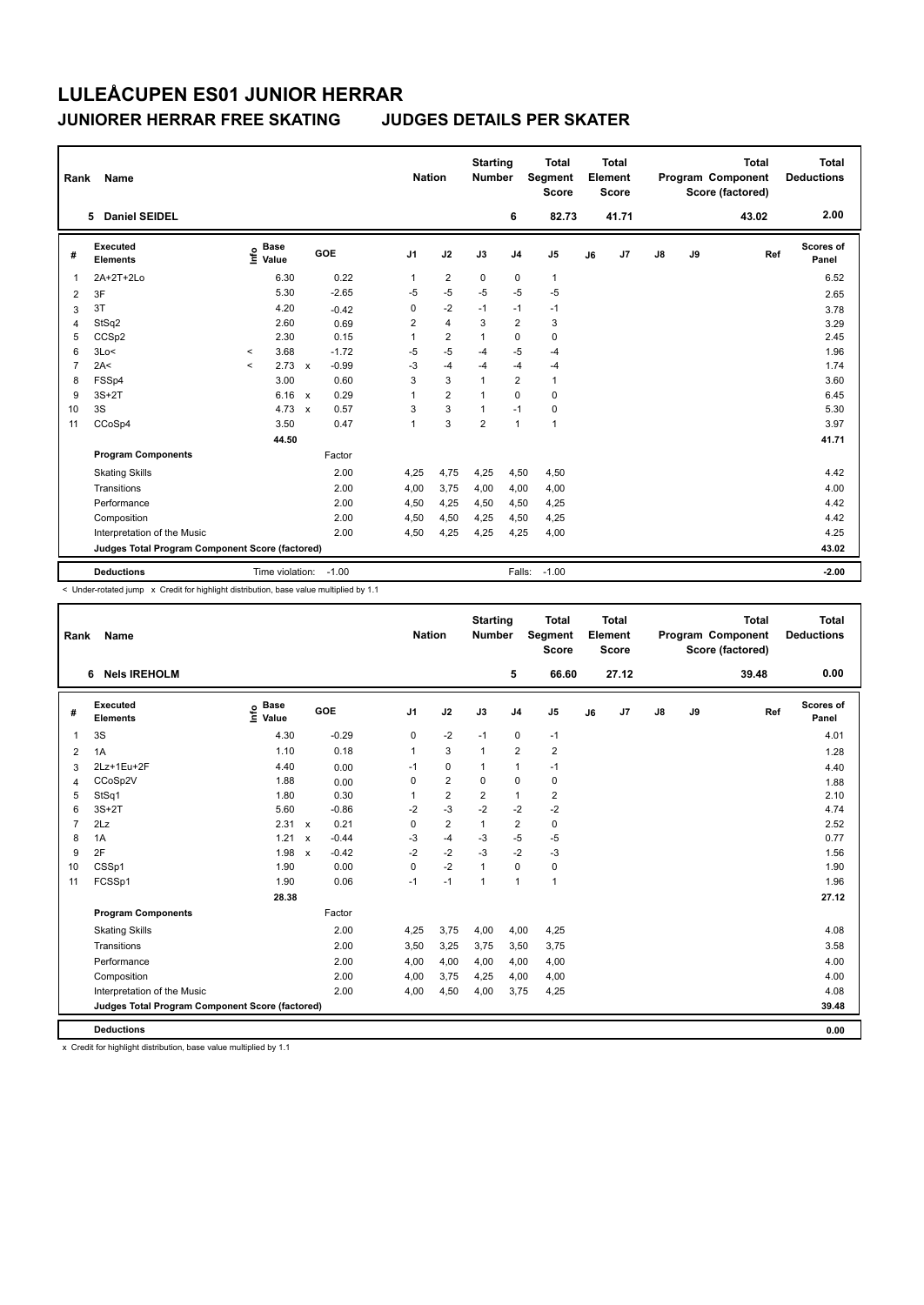## **JUNIORER HERRAR FREE SKATING JUDGES DETAILS PER SKATER**

| Rank           | Name                                            |         |                                  |                           |            |          | <b>Nation</b>  | <b>Starting</b><br><b>Number</b> |                | <b>Total</b><br>Segment<br><b>Score</b> |    | <b>Total</b><br>Element<br><b>Score</b> |               |    | <b>Total</b><br>Program Component<br>Score (factored) | <b>Total</b><br><b>Deductions</b> |
|----------------|-------------------------------------------------|---------|----------------------------------|---------------------------|------------|----------|----------------|----------------------------------|----------------|-----------------------------------------|----|-----------------------------------------|---------------|----|-------------------------------------------------------|-----------------------------------|
|                | 7 Max LIND                                      |         |                                  |                           |            |          |                |                                  | $\mathbf{2}$   | 55.78                                   |    | 21.78                                   |               |    | 34.00                                                 | 0.00                              |
| #              | Executed<br><b>Elements</b>                     |         | <b>Base</b><br>e Base<br>⊆ Value |                           | <b>GOE</b> | J1       | J2             | J3                               | J <sub>4</sub> | J <sub>5</sub>                          | J6 | J <sub>7</sub>                          | $\mathsf{J}8$ | J9 | Ref                                                   | <b>Scores of</b><br>Panel         |
|                | 2S+1Eu+2F                                       |         | 3.60                             |                           | $-0.18$    | $-1$     | $\mathbf 0$    | $-1$                             | $-1$           | $-2$                                    |    |                                         |               |    |                                                       | 3.42                              |
| $\overline{2}$ | 2F                                              |         | 1.80                             |                           | 0.00       | 0        | $\mathbf 0$    | 0                                | 0              | 0                                       |    |                                         |               |    |                                                       | 1.80                              |
| 3              | FCCoSp3                                         |         | 3.00                             |                           | 0.10       | 1        | $\overline{2}$ | 0                                | $-1$           | 0                                       |    |                                         |               |    |                                                       | 3.10                              |
| $\overline{4}$ | 2Lz<<                                           | <<      | 0.60                             |                           | $-0.30$    | $-5$     | $-5$           | $-5$                             | $-5$           | $-5$                                    |    |                                         |               |    |                                                       | 0.30                              |
| 5              | 1A                                              |         | 1.10                             |                           | 0.00       | $\Omega$ | $\mathbf 0$    | $\Omega$                         | $\mathbf 0$    | $\pmb{0}$                               |    |                                         |               |    |                                                       | 1.10                              |
| 6              | CSSp2                                           |         | 2.30                             |                           | 0.23       | 1        | $\mathbf{1}$   | 1                                | $\overline{1}$ | $\pmb{0}$                               |    |                                         |               |    |                                                       | 2.53                              |
| 7              | 2Lo+SEQ+1T*                                     | $\star$ | 1.50                             | $\mathsf{x}$              | $-0.62$    | $-3$     | $-5$           | $-3$                             | -3             | $-5$                                    |    |                                         |               |    |                                                       | 0.88                              |
| 8              | $2S+2T$                                         |         | 2.86                             | $\boldsymbol{\mathsf{x}}$ | $-0.13$    | $-1$     | $\overline{2}$ | $-1$                             | $-2$           | $-1$                                    |    |                                         |               |    |                                                       | 2.73                              |
| 9              | StSq1                                           |         | 1.80                             |                           | 0.00       | 0        | $\mathbf{1}$   | $\Omega$                         | $\mathbf 0$    | $\pmb{0}$                               |    |                                         |               |    |                                                       | 1.80                              |
| 10             | 2Lo                                             |         | 1.87                             | $\boldsymbol{\mathsf{x}}$ | 0.00       | 0        | $\mathbf 0$    | 0                                | 0              | $\pmb{0}$                               |    |                                         |               |    |                                                       | 1.87                              |
| 11             | CCoSp2                                          |         | 2.50                             |                           | $-0.25$    | 0        | $-1$           | $\Omega$                         | $-2$           | $-2$                                    |    |                                         |               |    |                                                       | 2.25                              |
|                |                                                 |         | 22.93                            |                           |            |          |                |                                  |                |                                         |    |                                         |               |    |                                                       | 21.78                             |
|                | <b>Program Components</b>                       |         |                                  |                           | Factor     |          |                |                                  |                |                                         |    |                                         |               |    |                                                       |                                   |
|                | <b>Skating Skills</b>                           |         |                                  |                           | 2.00       | 3,25     | 3,50           | 3,25                             | 3,25           | 3,50                                    |    |                                         |               |    |                                                       | 3.33                              |
|                | Transitions                                     |         |                                  |                           | 2.00       | 3,25     | 3,00           | 3,25                             | 3,00           | 3,25                                    |    |                                         |               |    |                                                       | 3.17                              |
|                | Performance                                     |         |                                  |                           | 2.00       | 3,50     | 3,50           | 3,75                             | 3,50           | 3,50                                    |    |                                         |               |    |                                                       | 3.50                              |
|                | Composition                                     |         |                                  |                           | 2.00       | 3,50     | 3,25           | 3,75                             | 3,50           | 3,25                                    |    |                                         |               |    |                                                       | 3.42                              |
|                | Interpretation of the Music                     |         |                                  |                           | 2.00       | 3,50     | 3,75           | 3,50                             | 3,50           | 3,75                                    |    |                                         |               |    |                                                       | 3.58                              |
|                | Judges Total Program Component Score (factored) |         |                                  |                           |            |          |                |                                  |                |                                         |    |                                         |               |    |                                                       | 34.00                             |
|                | <b>Deductions</b>                               |         |                                  |                           |            |          |                |                                  |                |                                         |    |                                         |               |    |                                                       | 0.00                              |

<< Downgraded jump \* Invalid element x Credit for highlight distribution, base value multiplied by 1.1

| Rank           | Name                                            |      |                      |              |         | <b>Nation</b>  |             | <b>Starting</b><br><b>Number</b> |                | <b>Total</b><br>Segment<br><b>Score</b> |    | Total<br>Element<br><b>Score</b> |    |    | <b>Total</b><br>Program Component<br>Score (factored) | <b>Total</b><br><b>Deductions</b> |
|----------------|-------------------------------------------------|------|----------------------|--------------|---------|----------------|-------------|----------------------------------|----------------|-----------------------------------------|----|----------------------------------|----|----|-------------------------------------------------------|-----------------------------------|
|                | <b>Eskil QUESETH</b><br>8                       |      |                      |              |         |                |             |                                  | 1              | 53.97                                   |    | 23.49                            |    |    | 30.48                                                 | 0.00                              |
| #              | Executed<br><b>Elements</b>                     | ١nf٥ | <b>Base</b><br>Value |              | GOE     | J <sub>1</sub> | J2          | J3                               | J <sub>4</sub> | J5                                      | J6 | J <sub>7</sub>                   | J8 | J9 | Ref                                                   | Scores of<br>Panel                |
| 1              | 2A                                              |      | 3.30                 |              | $-1.21$ | $-4$           | $-4$        | $-3$                             | $-3$           | $-5$                                    |    |                                  |    |    |                                                       | 2.09                              |
| 2              | 1Lz                                             |      | 0.60                 |              | 0.00    | 0              | $\pmb{0}$   | $\Omega$                         | $\mathbf 0$    | 0                                       |    |                                  |    |    |                                                       | 0.60                              |
| 3              | CUS <sub>p2</sub>                               |      | 2.00                 |              | 0.00    | 0              | 0           | $-1$                             | 0              | 0                                       |    |                                  |    |    |                                                       | 2.00                              |
| 4              | 2A                                              |      | 3.30                 |              | 0.00    | 0              | $\mathbf 0$ | $-1$                             | $\mathbf 0$    | 0                                       |    |                                  |    |    |                                                       | 3.30                              |
| 5              | 2F                                              |      | 1.80                 |              | $-0.18$ | $-1$           | $\mathbf 0$ | $-2$                             | $-1$           | $-1$                                    |    |                                  |    |    |                                                       | 1.62                              |
| 6              | CCoSp3                                          |      | 3.00                 |              | $-0.20$ | $-2$           | $\mathbf 0$ | 0                                | $-1$           | $-1$                                    |    |                                  |    |    |                                                       | 2.80                              |
| $\overline{7}$ | <b>StSqB</b>                                    |      | 1.50                 |              | $-0.20$ | $-2$           | $-2$        | $-1$                             | $\pmb{0}$      | $-1$                                    |    |                                  |    |    |                                                       | 1.30                              |
| 8              | 2Lo+1Eu+2S                                      |      | 3.85                 | $\mathsf{x}$ | $-0.11$ | $-1$           | $-3$        | $\Omega$                         | $\mathbf 0$    | $-1$                                    |    |                                  |    |    |                                                       | 3.74                              |
| 9              | $2F+2T$                                         |      | 3.41                 | $\mathsf{x}$ | $-0.12$ | 0              | $-1$        | $-1$                             | $-1$           | 0                                       |    |                                  |    |    |                                                       | 3.29                              |
| 10             | 1A                                              |      | 1.21                 | $\mathsf{x}$ | $-0.26$ | $-2$           | $-2$        | $-3$                             | $-2$           | $-3$                                    |    |                                  |    |    |                                                       | 0.95                              |
| 11             | FSSp1                                           |      | 2.00                 |              | $-0.20$ | $\mathbf 0$    | $-1$        | $-1$                             | $-1$           | $-1$                                    |    |                                  |    |    |                                                       | 1.80                              |
|                |                                                 |      | 25.97                |              |         |                |             |                                  |                |                                         |    |                                  |    |    |                                                       | 23.49                             |
|                | <b>Program Components</b>                       |      |                      |              | Factor  |                |             |                                  |                |                                         |    |                                  |    |    |                                                       |                                   |
|                | <b>Skating Skills</b>                           |      |                      |              | 2.00    | 3,00           | 3,00        | 3,50                             | 3,50           | 3,50                                    |    |                                  |    |    |                                                       | 3.33                              |
|                | Transitions                                     |      |                      |              | 2.00    | 2.75           | 2,75        | 3,25                             | 3,00           | 3,00                                    |    |                                  |    |    |                                                       | 2.92                              |
|                | Performance                                     |      |                      |              | 2.00    | 2,75           | 2,50        | 3,50                             | 3,25           | 3,25                                    |    |                                  |    |    |                                                       | 3.08                              |
|                | Composition                                     |      |                      |              | 2.00    | 3,00           | 2,50        | 3,75                             | 3,25           | 3,00                                    |    |                                  |    |    |                                                       | 3.08                              |
|                | Interpretation of the Music                     |      |                      |              | 2.00    | 2,75           | 2,75        | 3,50                             | 3,00           | 2,75                                    |    |                                  |    |    |                                                       | 2.83                              |
|                | Judges Total Program Component Score (factored) |      |                      |              |         |                |             |                                  |                |                                         |    |                                  |    |    |                                                       | 30.48                             |
|                | <b>Deductions</b>                               |      |                      |              |         |                |             |                                  |                |                                         |    |                                  |    |    |                                                       | 0.00                              |

x Credit for highlight distribution, base value multiplied by 1.1 ! Not clear edge